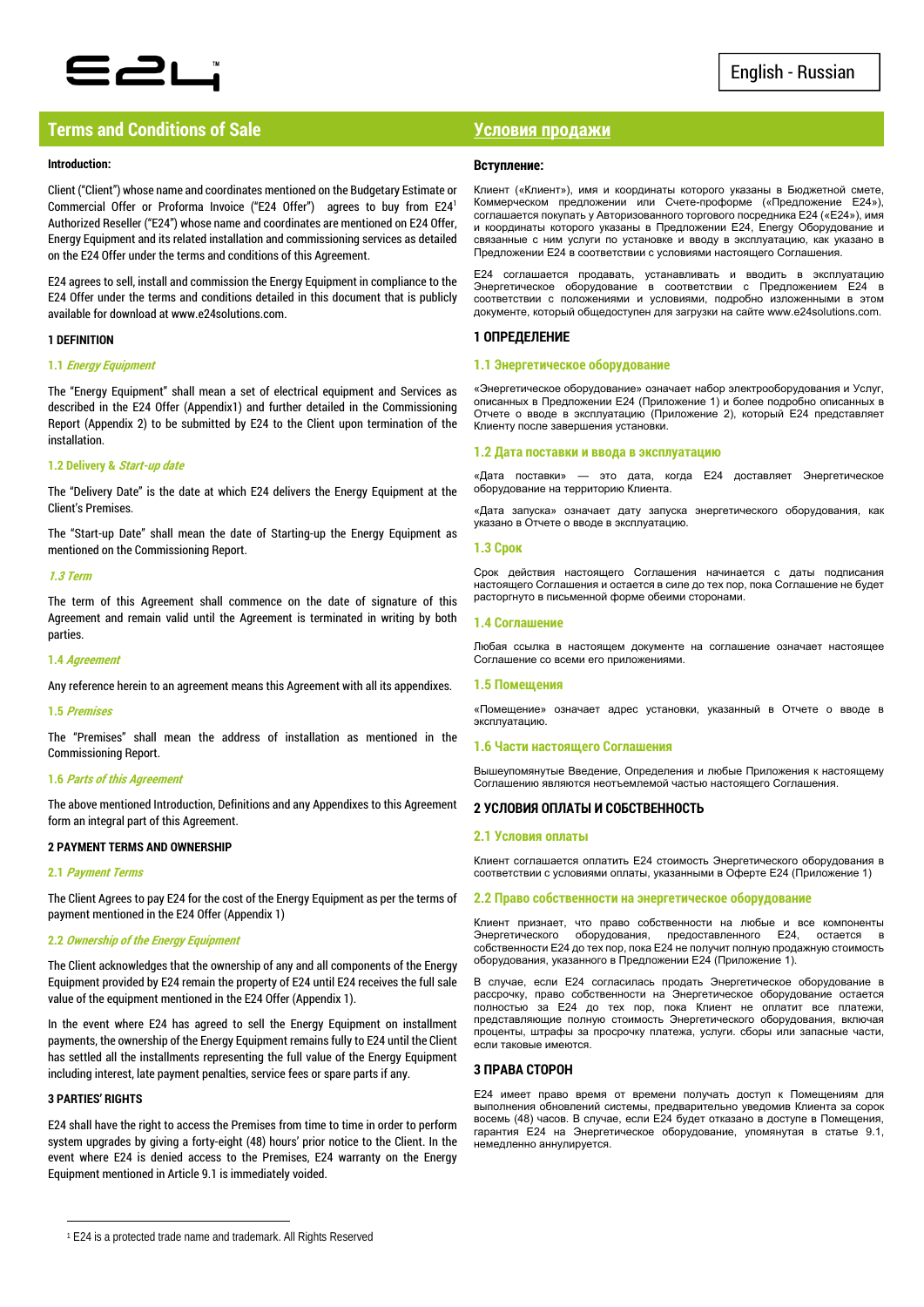

## **4 DUTIES OF EACH PARTY**

#### **4.1 Duties of E24**

### (a) Availability of spare parts:

E24 must keep the most commonly damaged spare parts in stock to replace or repair failed components for a period of 8 years from the Commissioning date after which E24 will bear no responsibility for the availability of such parts. In the event where the Energy Equipment require spare parts that E24 doesn't hold in stock, E24 is under no obligation to replace the Energy Equipment of any part of it with new ones until spare parts are received from the supplier. The Client must allow sufficient time for E24 to order the spare parts and repair the equipment under best effort basis.

E24 must keep available spare parts to replace or repair failed components for a period of 5 years from the Commissioning date after which E24 will bear no responsibility for the availability of such parts. E24 has the right to install alternative parts provided the performance of the Energy Equipment is not altered.

#### b) Responsiveness:

E24 must respond to Client's request for service within 1 business day within business hours, while repairs must be started within a maximum of 3 business days from the date of request of service provided that the required spare parts are available.

E24 may bill extra fees for Clients requesting a faster service or service beyond business hours.

Client must request service in writing by e-mail or any other written way evidencing the date and time of request of service, and mentioning his contract number and the nature of the issue. Verbal or incomplete request of service may be rightfully rejected by E24 with no possible right of claim or recourse for the Client. E24 reserves the right to deny service to Clients who have unpaid bills outstanding for more than 30 days.

#### c) Insurance:

If the Client has purchased the Energy Equipment on credit or has rented the Energy Equipment, the Client must insure the Energy Equipment for the value of the Energy Equipment as mentioned on the E24 Offer against natural disasters, water damage and fire. In the event of a natural disaster (earthquake or extreme wind), liquid infiltration or fire causing damage or malfunction of the Energy Equipment, the Client will be responsible to pay E24 upfront for the repair costs before E24 can proceed to repair the Energy Equipment. This upfront payment is irrespective to whether or not the Client receives compensation from his insurance company.

#### **4.2 Duty of Client**

#### (a) On-time payment:

Under no circumstance(s) will the Client be entitled to hold the due payment or the payment of an outstanding and mature promissory note payable to E24 even in the case where the Energy Equipment is partially or totally out of order.

In the event where E24 agreed to sell the Energy Equipment to the Client through several installments, Client acknowledges and agrees that in the event where the Client is late to pay any installment, all the remaining payments or promissory notes become mature and due immediately without further notice or legal action. In addition, a fixed 50USD late payment fee will be charged to the Client for each delayed payment of promissory note or payment due, in addition to late payment interest of 12% compounded annually from the due date of the payment or the promissory note.

If a Client makes a partial payment or down payment as deposit on an E24 Offer, this partial payment confirms the order as a final and irrevocable sale transaction between E24 and the Client. This partial payment cannot be claimed back by Client for reimbursement should the Client decide to cancel the order after ten (10) calendar days from the payment reception in E24 bank account. Client agrees that E24 will forfeit any down payment made by Client to E24 systematically upon cancelation of the transaction by Client should it occur after the above mentioned 10 days. The E24 offer will also be deemed cancelled systematically should the Client fail to honor the remaining balance payments due to E24 on the E24 offer as agreed with E24.

The Client acknowledges that upon making an advance payment on an E24 Offer, he has entered into a final and irrevocable contractual obligation with E24 to pay the remaining balance due on the E24 Offer. In the event where Client requests the cancellation of a confirmed transaction, E24 will be in its full rights to claim the

## **4 ОБЯЗАННОСТИ КАЖДОЙ СТОРОН**

#### **4.1 Obyazannosti E24**

#### а) наличие запасных частей:

E24 должен иметь на складе запасные части, которые чаще всего повреждаются, для замены или ремонта неисправных компонентов в течение 8 лет с даты ввода в эксплуатацию, после чего E24 не несет ответственности за доступность таких деталей. В случае, если для Энергетического оборудования требуются запасные части, которых у E24 нет на складе, E24 не обязана заменять Энергетическое оборудование какой-либо его части новыми до тех пор, пока запасные части не будут получены от поставщика. Клиент должен предоставить E24 достаточно времени, чтобы заказать запасные части и отремонтировать оборудование с максимальной эффективностью.

E24 должен иметь доступные запасные части для замены или ремонта неисправных компонентов в течение 5 лет с даты ввода в эксплуатацию, после чего E24 не несет ответственности за наличие таких деталей. E24 имеет право установить альтернативные детали при условии, что производительность Энергетического оборудования не изменится.

#### б) Отзывчивость:

E24 должен ответить на запрос Клиента на обслуживание в течение 1 рабочего дня в рабочее время, а ремонт должен быть начат в течение максимум 3 рабочих дней с даты запроса на обслуживание при наличии необходимых запасных частей.

E24 может взимать дополнительную плату с Клиентов, запрашивающих более быстрое обслуживание или обслуживание в нерабочее время.

Клиент должен запросить услугу в письменной форме по электронной почте или любым другим письменным способом, указав дату и время запроса услуги, а также указав номер своего контракта и характер проблемы. Устный или неполный запрос на обслуживание может быть законно отклонен E24 без возможного права требования или регресса для Клиента. E24 оставляет за собой право отказать в обслуживании Клиентам, у которых есть неоплаченные счета более 30 дней.

#### в) Страхование:

Если Клиент приобрел Энергетическое оборудование в кредит или арендовал Энергетическое оборудование, Клиент должен застраховать Энергетическое оборудование на стоимость Энергетического оборудования, как указано в Предложении E24, от стихийных бедствий, повреждения водой и пожара. В случае стихийного бедствия (землетрясения или сильного ветра), проникновения жидкости или пожара, вызвавшего повреждение или неисправность Энергетического оборудования, Клиент будет обязан оплатить E24 авансом расходы на ремонт до того, как E24 сможет приступить к ремонту Энергетического оборудования. Этот авансовый платеж не зависит от того, получает ли Клиент компенсацию от своей страховой компании.

#### **4.2 Обязанности клиента**

#### а) Своевременная оплата:

Ни при каких обстоятельствах Клиент не имеет права удерживать причитающийся платеж или платеж по непогашенному векселю со сроком погашения, подлежащему оплате E24, даже в случае, если Энергетическое оборудование частично или полностью вышло из строя.

В случае, если E24 согласилась продать Энергетическое оборудование Клиенту несколькими частями, Клиент признает и соглашается с тем, что в случае, если Клиент опаздывает с оплатой какой-либо части, все оставшиеся платежи или векселя становятся подлежащими оплате немедленно без дальнейшего уведомления или судебного иска. Кроме того, с Клиента будет взиматься фиксированная комиссия в размере 50 долларов США за каждый просроченный платеж по векселю или причитающийся платеж, в дополнение к пени за просрочку платежа в размере 12%, начисляемой ежегодно с даты платежа или векселя.

Если Клиент производит частичный платеж или авансовый платеж в качестве депозита по Предложению E24, этот частичный платеж подтверждает заказ как окончательную и безотзывную сделку купли-продажи между E24 и Клиентом. Эта частичная оплата не может быть востребована Клиентом для возмещения, если Клиент решит отменить заказ через десять (10) календарных дней с момента получения платежа на банковский счет E24. Клиент соглашается с тем, что E24 систематически аннулирует любой авансовый платеж, сделанный Клиентом E24, после отмены транзакции Клиентом, если это произойдет по истечении вышеупомянутых 10 дней. Предложение E24 также будет считаться систематически отмененным, если Клиент не выполнит оставшиеся платежи, причитающиеся E24 по предложению E24, как это было согласовано с E24.

Клиент признает, что после внесения авансового платежа по Предложению E24 он принял окончательное и безотзывное договорное обязательство с E24 по уплате оставшейся суммы, причитающейся по Предложению E24. В случае, если Клиент запрашивает отмену подтвержденной транзакции, E24 будет иметь полное право требовать оставшуюся сумму через компетентные суды.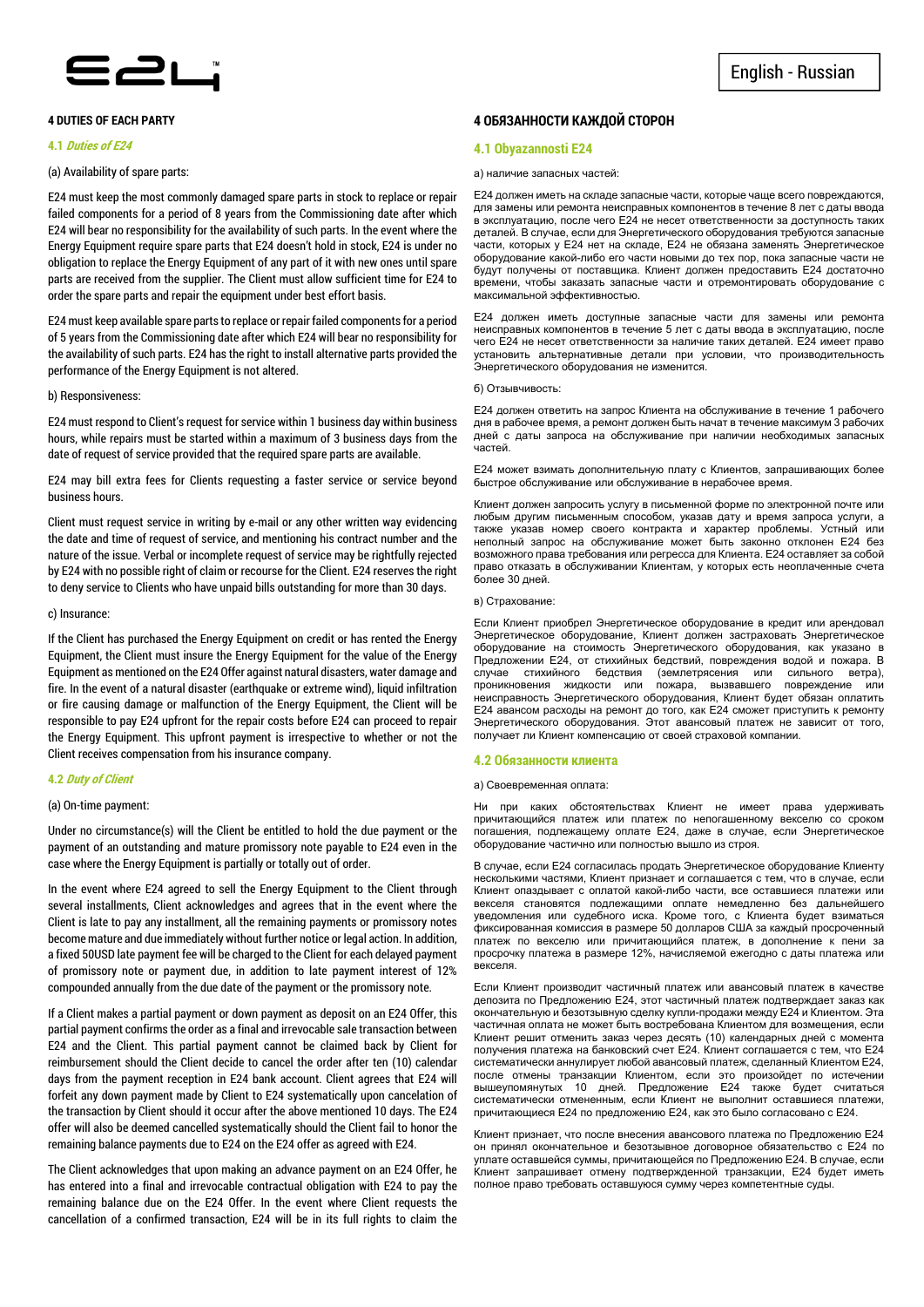

remaining balance owing through the competent courts.

(b) Receiving the initial training for operating the Energy Equipment:

The Client agrees to give his full attention to the training session provided by E24 describing how to operate the Energy Equipment. In the event where the Client refuses to receive the training to the full satisfaction of E24' technician(s), E24 will have the right to void the warranty on the Energy Equipment and refuse servicing the Energy Equipment until the Client has received the training to the satisfaction of E24' technicians(s).

## (c) Signing the Commissioning Report:

Upon completion of the installation of the Energy Equipment, E24' technicians will demonstrate the good operation of the Energy Equipment to the Client. Once the Energy Equipment is fully operational, the Client will be handed a Commissioning Report (Appendix 2) to sign it in order to evidence the reception of the Energy Equipment in full operation at the Start-up date. If the Client is not available at the time of the installation and commissioning, E24 Technician shall call the Client to notify the latter that the Commissioning is executed and the Client acknowledges that the Commissioning report is deemed completed and agreed upon.

In the event where the Client refuses to sign the commissioning report or decides that he no longer wants to proceed with the Installation of the Energy Equipment or wishes to cancel the installation of the Energy Equipment as per the agreed upon E24 Offer (Appendix 1), without giving E24 the chance to rectify any anomaly or defect, the Client and E24 mutually agree to cancel the transaction and Client must pay 90% of the E24 Offer (Appendix1) to E24 as cancellation fees which become immediately due when Client requests the cancellation or acts in a manner to delay or object the installation of the Energy Equipment.

By paying the balance related to the Energy Equipment or by signing the promissory notes for the complete balance of the Energy Equipment, the Client waives his obligation to sign on the Commissioning Report and provides his final approval on the Energy Equipment received.

#### **5 ASSIGNMENTS**

Client shall not have the right to assign the Agreement or any of its rights and privileges hereunder to any third party without the prior written consent of E24.

#### **6 INTEGRATION OF AGREEMENT**

This Agreement constitutes the entire Agreement between the parties with reference to the subject matter hereof and supersedes all prior negotiations, understandings, representations and agreements, if any. Each of the parties acknowledges that it is entering into this Agreement as a result of its own personal will and not as a result of any representations of any other party not contained herein.

#### **7 CONFIDENTIALITY**

E24 and Client agree to maintain in strict confidence any and all information related to the terms and conditions of this Agreement.

E24 and Client further agree that all information, documents, technology and Energy Equipment provided to Client under this Agreement are confidential, including but not limited to formulas, systems, presentations, compilation, devices, concepts, techniques, marketing and commercial strategies, processes, or any matter which is not generally known to the public and either derives economic value, actual or potential, from not being generally known.

#### **8 REVERSE ENGINEERING AND TEMPERING**

Client undertakes not to attempt to and not authorize anyone to attempt to reverse engineer, copy, or take pictures of the Energy Equipment sold to Client under this Agreement.

In the event where the Energy Equipment fails to operate normally and upon inspection of the Equipment it became clear to E24 that the damage is due to a mechanical abuse (equipment drop or intentional damage) caused by the Client, or negligence, tempering, alteration or modification in any way and in the case of unauthorized subleasing, transportation and/ or sharing, then E24 reserves the right to forfeit the Warranty and terminate this Agreement with no further notice or compensation to the Client and without the intervention of a court of law.

#### (b) Прохождение начального обучения работе с энергетическим оборудованием:

Клиент соглашается уделить все свое внимание обучению, предоставленному E24, описывающему, как работать с Энергетическим оборудованием. В случае, если Клиент отказывается пройти обучение к полному удовлетворению технических специалистов E24, E24 имеет право аннулировать гарантию на Энергетическое оборудование и отказаться от обслуживания Энергетического оборудования до тех пор, пока Клиент не пройдет обучение для удовлетворение технических специалистов E24.

(c) Подписание отчета о вводе в эксплуатацию:

По завершении установки энергетического оборудования технические специалисты Е24 продемонстрируют Клиенту исправную работу энергетического оборудования. После того, как Энергетическое оборудование будет полностью введено в эксплуатацию, Клиенту будет вручен Акт ввода в эксплуатацию<br>(Приложение 2) для его подписания, чтобы подтвердить получение (Приложение 2) для его подписания, чтобы подтвердить получение Энергетического оборудования в полном объеме на дату запуска. Если Клиент недоступен во время установки и ввода в эксплуатацию, Технический специалист E24 звонит Клиенту, чтобы уведомить последнего о том, что ввод в эксплуатацию выполнен, и Клиент подтверждает, что отчет о вводе в эксплуатацию считается завершенным и согласованным.

В случае, если Клиент отказывается подписывать акт ввода в эксплуатацию или решает, что он больше не хочет продолжать установку Энергетического оборудования или желает отменить установку Энергетического оборудования в соответствии с согласованным Предложением E24 (Приложение 1), не давая E24 возможности исправить какую-либо аномалию или дефект, Клиент и E24 взаимно соглашаются отменить транзакцию, и Клиент должен оплатить 90% Предложения E24 (Приложение 1) E24 в качестве сборов за отмену, которые подлежат немедленной уплате, когда Клиент запрашивает отмену или действует таким образом, чтобы задержать или воспрепятствовать установке энергетического оборудования.

Оплачивая остаток, относящийся к Энергетическому оборудованию, или подписывая векселя на полный остаток Энергетического оборудования, Клиент отказывается от своего обязательства подписывать Акт ввода в эксплуатацию и предоставляет свое окончательное одобрение полученного Энергетического оборудования.

## **5 ЗАДАНИЙ**

Клиент не имеет права переуступать Соглашение или какие-либо из своих прав и привилегий по настоящему Соглашению какой-либо третьей стороне без предварительного письменного согласия E24.

## **6 ИНТЕГРАЦИЯ СОГЛАШЕНИЯ**

Настоящее Соглашение представляет собой полное Соглашение между сторонами в отношении предмета настоящего Соглашения и заменяет собой все предыдущие переговоры, договоренности, представления и соглашения, если таковые имеются. Каждая из сторон признает, что она заключает настоящее Соглашение в результате своей личной воли, а не в результате каких-либо заверений любой другой стороны, не содержащихся в настоящем документе.

### **7 КОНФИДЕНЦИАЛЬНОСТЬ**

E24 и Клиент соглашаются хранить в строгой конфиденциальности любые

Pri etom Kliyent budet obyazan oplatit' E24 avansom raskhody na remont do togo, kak E24 smozhet pristupit' k remontu Energeticheskogo oborudovaniya. Etot avansovyy platezh ne zavisit ot togo, poluchayet li Kliyent kompensatsiyu ot svoyey strakhovoy и всю информацию, связанную с условиями настоящего Соглашения.

E24 и Клиент также соглашаются с тем, что вся информация, документы, технологии и Энергетическое оборудование, предоставляемые Клиенту в соответствии с настоящим Соглашением, являются конфиденциальными, включая, помимо прочего, формулы, системы, презентации, компиляции, устройства, концепции, методы, маркетинговые и коммерческие стратегии, процессы, или любой вопрос, который не является общеизвестным для общественности и либо получает экономическую ценность, реальную или потенциальную, из-за того, что он не является общеизвестным.

#### **8 ОБРАТНАЯ ИНЖИНИРИНГ И ЗАКАЛКА**

Клиент обязуется не пытаться и не уполномочивать кого-либо пытаться перепроектировать, копировать или фотографировать Энергетическое оборудование, проданное Клиенту в соответствии с настоящим Соглашением.

В случае, если Энергетическое оборудование не работает нормально, и при осмотре Оборудования E24 стало ясно, что повреждение вызвано механическим неправильным обращением (падение оборудования или умышленное повреждение), вызванным Клиентом, или небрежностью, модификацией, модификации несанкционированной субаренды, транспортировки и/или совместного использования, E24 оставляет за собой право аннулировать Гарантию и расторгнуть настоящее Соглашение без дополнительного уведомления или компенсации Клиенту и без вмешательства суда.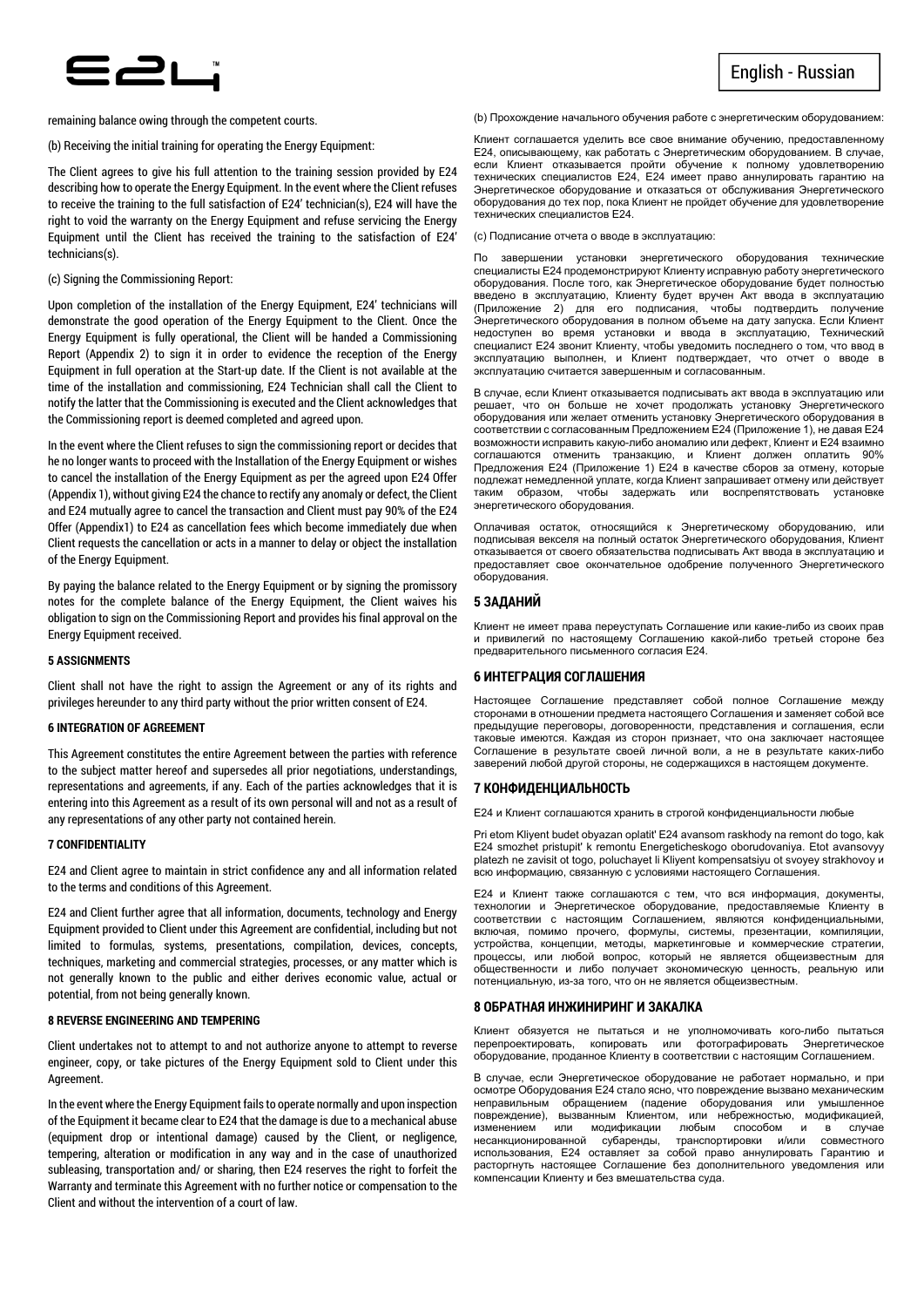

## **9 DISCLAIMERS**

## **9.1 Energy Equipment Warranty**

E24 offers technology solutions composed of a number of products connected together on which E24 offer different warranty terms. Unless specified otherwise on the E24 Offer, these products are covered by default with a standards 2-year manufacturing warranty that takes effect on the Start-up date.

E24 obligation under this warranty is limited to repairing or replacing, at its own sole discretion, any such defective part as long as the defect is not due to normal tear and wear or normal equipment decay (rust or oxidation).

Warranty is void if the Client attempts to modify the Energy Equipment or any of its components, reprogram it, open it, modify it in any way, replace or add any part to it without the knowledge and physical presence of E24' authorized technician(s). Warranty is also void if Client delays the payment of any of E24 service or spare parts bills for more than 30 days.

Certain Batteries, Inverters, Solar panels etc. may be covered with a longer or different warranty program (refer to individual warranty forms for products with special or longer warranty terms) supplied separately.

## **9.2 Water Leakage Warranty**

E24 installs solar panels on the roof of buildings and structures in a manner to avoid any interference with the surface of the building and structure. E24 may when necessary use professional grade and specially designed accessories to safely connect the solar panels to the surface of the building. Under such case E24 offers a 2 year (starting on start-up date) water leakage warranty to cover the cost of repairing or replacing at its sole option such accessories in addition to the costs of fixing the water leakage. To claim for water leakage warranty, Client should submit an official report issued by an expert appointed by the local court in his/her country confirming that the water leakage resulted from either manufacturing defects in the solar accessories or erroneous installation (damages due to any other causes are not covered). Upon reception of the above mentioned expert report E24 may at its sole option reimburse the Client for the estimated cost of repair or appoint a contractor to do the job. The water leakage warranty maximum liability on E24 is limited to 3% of the total amount received by E24. Under no circumstances E24 will be responsible for water leakage that are not 100% proven to result from the Energy Equipment or a deficiency in their installation.

#### **9.3 Energy Generation Warranty**

E24 may for specific solar projects issue an Energy Generation Warranty by mentioning clearly on the Proforma Invoice "Energy Generation Warranty" followed by a number that mentions the minimum energy in KWh that E24 commits to produce at the Premises (Energy Commitment Value) for the first year staring on Start-up day conditional to the following:

- Reception of an official claim issued by a solar expert appointed by the court in the jurisdiction of the Client showing the actual energy generated by the Energy Equipment in KWh for the first 12 consecutive months starting on Startup Date and the method and source of data used to collect such information.
- A logging graph showing data every 1 second confirming that the utility supply or the generator supply was never interrupted during the 12 consecutive months mentioned in the claim above.
- A logging graph showing data every 1 second confirming that the load power in KW was never under the maximum size of the solar equipment installed.
- A logging graph showing data every 1 second showing the power generated from each solar inverter installed at the Premises.

Upon reception of all the above documents E24 will have 90 days to reply with a report that either approves or dismiss the claim. In the event where E24 approves the claim, E24 commits to issue a credit note for an amount equal to 3US\$ Cents multiplied by the difference between the Energy Commitment Value and the actual energy produced by E24 inverters).

The above warranty is automatically voided under the following conditions:

- E24 detects tempering on any of the Energy Equipment.
- Damage to the Energy Equipment has occurred during the period claimed and was due to circumstances outside E24 control (for example over temperature in the inverter rooms, lightning, surges, returned power,

## **9 ОТКАЗ ОТ ОТВЕТСТВЕННОСТИ**

## **9.1 Гарантия на энергетическое оборудование**

E24 предлагает технологические решения, состоящие из ряда продуктов, соединенных вместе, на которые E24 предлагает разные условия гарантии. Если в Предложении E24 не указано иное, на эти продукты по умолчанию распространяется стандартная двухлетняя производственная гарантия, которая вступает в силу с даты запуска.

Обязательства E24 по настоящей гарантии ограничиваются ремонтом или заменой по собственному усмотрению любой такой дефектной детали, если дефект не вызван естественным износом или нормальным износом оборудования (ржавчина или окисление).

Гарантия аннулируется, если Клиент пытается модифицировать Энергетическое оборудование или любой из его компонентов, перепрограммировать его, открыть, модифицировать каким-либо образом, заменить или добавить к нему какую-либо часть без ведома и физического присутствия уполномоченного технического специалиста E24. ). Гарантия также аннулируется, если Клиент задерживает оплату любых услуг E24 или счетов за запасные части более чем на 30 дней.

На некоторые батареи, инверторы, солнечные панели и т. д. может распространяться более продолжительная или другая программа гарантии (см. отдельные гарантийные формы для продуктов с особыми или более длительными условиями гарантии), поставляемых отдельно.

### **9.2 Гарантия на утечку воды**

E24 устанавливает солнечные панели на кровле зданий и сооружений таким образом, чтобы исключить любое вмешательство в поверхность здания и сооружения. E24 может при необходимости использовать профессиональные и специально разработанные аксессуары для безопасного соединения солнечных панелей с поверхностью здания. В таком случае E24 предлагает 2-летнюю (начиная с даты ввода в эксплуатацию) гарантию на утечку воды, покрывающую стоимость ремонта или замены по своему усмотрению таких аксессуаров в дополнение к затратам на устранение утечки воды. Чтобы потребовать гарантию на утечку воды, Клиент должен представить официальный отчет, выданный экспертом, назначенным местным судом в его/ее стране, подтверждающий, что утечка воды произошла либо из-за производственных дефектов в солнечных аксессуарах, либо из-за неправильной установки (ущерб из-за любого другого причины не рассматриваются). После получения вышеуказанного экспертного заключения Е24 может по своему усмотрению возместить Заказчику предполагаемую стоимость ремонта или назначить подрядчика для выполнения работ. Максимальная ответственность по гарантии утечки воды на E24 ограничена 3% от общей суммы, полученной E24. Ни при каких обстоятельствах E24 не будет нести ответственность за утечку воды, если не доказано на 100%, что это произошло из-за энергетического оборудования или неисправности его установки.

#### **9.3 Гарантия производства энергии**

E24 может для конкретных солнечных проектов выдать Гарантию на выработку энергии, четко указав в счете-проформе «Гарантия на выработку энергии», за которым следует число, указывающее минимальную энергию в кВтч, которую E24 обязуется производить в помещениях (Обязательная стоимость энергии) для первого год, начиная со дня пуска, при условии, что:

 Получение официальной претензии, выданной экспертом по солнечной энергии, назначенным судом в юрисдикции Клиента, с указанием фактической энергии, выработанной Энергетическим оборудованием в кВтч за первые 12 месяцев подряд, начиная с Даты запуска, а также метода и источника используемых данных. для сбора такой информации.

 График регистрации, показывающий данные каждую секунду, подтверждающие, что подача электроэнергии или подача генератора ни разу не прерывалась в течение 12 месяцев подряд, упомянутых в заявлении выше.

 График регистрации, показывающий данные каждую секунду, подтверждающие, что мощность нагрузки в кВт никогда не была ниже максимального размера установленного солнечного оборудования.

 График регистрации, показывающий данные каждую секунду, показывающие мощность, вырабатываемую каждым солнечным инвертором, установленным в Помещении.

После получения всех вышеуказанных документов у E24 будет 90 дней, чтобы ответить отчетом, который либо утверждает, либо отклоняет претензию. В случае, если E24 утверждает претензию, E24 обязуется выдать кредит-ноту на сумму, равную 3 центам США, умноженную на разницу между Обязательством по энергии и фактической энергией, произведенной инверторами E24).

Вышеупомянутая гарантия автоматически аннулируется при следующих условиях:

- E24 обнаруживает закалку любого энергетического оборудования.

- Повреждение энергетического оборудования произошло в течение заявленного периода и было вызвано обстоятельствами, не зависящими от E24 (например, перегрев в инверторных помещениях, молния, скачки напряжения, возврат электроэнергии, короткие замыкания в электрической сети или ошибочные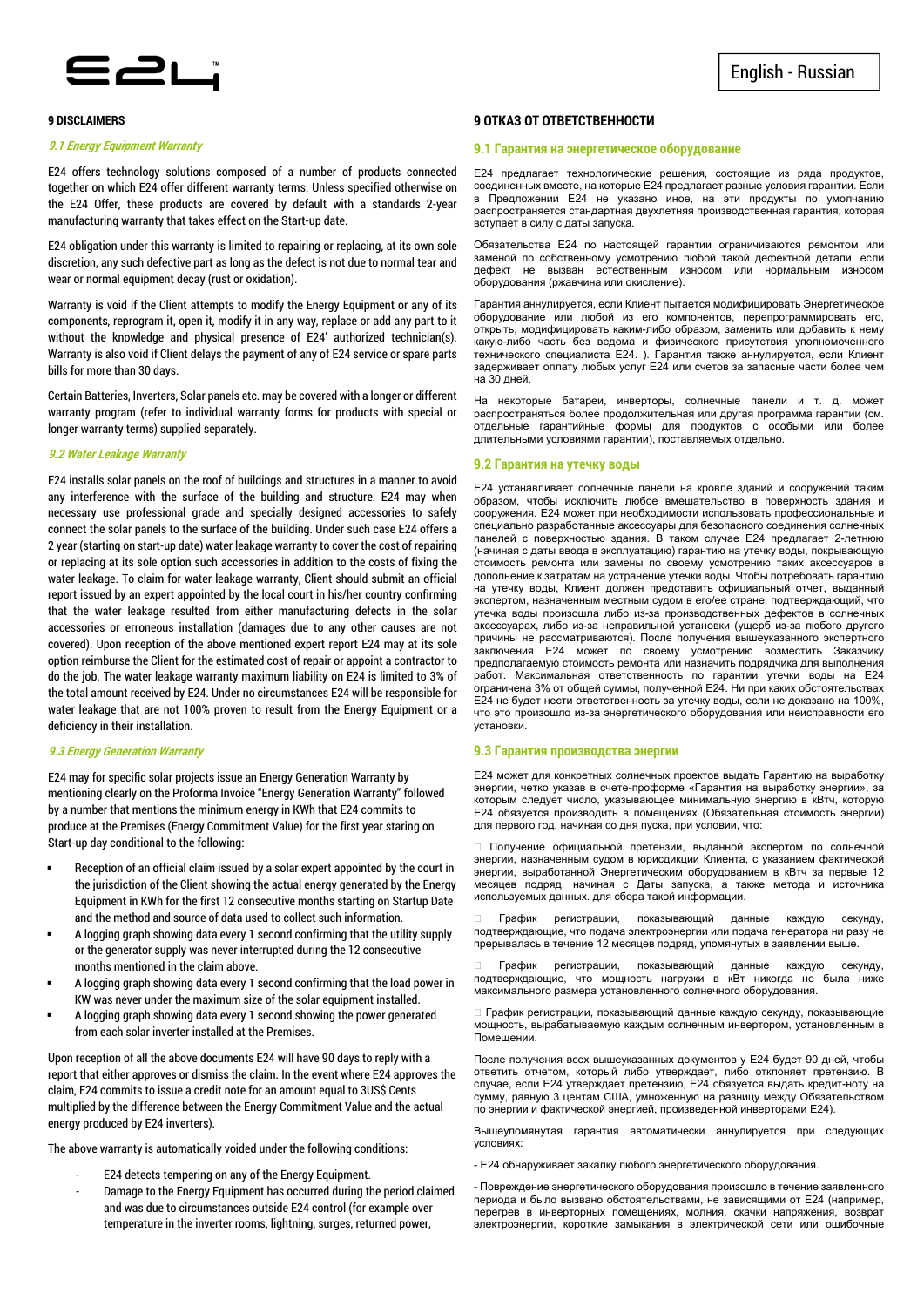

electric network short circuits or erroneous electric connections etc…)

#### **9.4 Loss of Performance**

The Energy Equipment sold to Client was designed at the time of issuance of the E24 Offer (Appendix1). Any changes to the Energy Equipment at the Premises including but not limited to change of the load, solar exposure, availability of electricity from the grid, quality of the available local generator or any other parameter(s) affecting the performance of the Energy Equipment is not the responsibility of E24 and may not give rise to any claim by the Client.

#### **9.5 Liability**

E24 does not provide equipment replacement during the period of time under which the Energy Equipment is being repaired and is not liable for any costs, such as lost profits or revenue, loss of equipment, loss of use of equipment, loss of software, loss of data, costs of substitutes, claims by third parties, or otherwise.

Client agrees that for any liability related to the purchase of Energy Equipment or services, E24 is not liable or responsible for any amount of damages above the aggregate dollar amount paid by client for the purchase of products and/or services under this Agreement. The foregoing limitations apply regardless of the cause or circumstances giving rise to such loss, damage or liability, even if such loss, damage or liability is based on negligence or other torts or breach of contract.

Neither E24 nor client may institute any action in any form arising out of this Agreement more than eighteen (18) months after the cause of action has arisen.

#### **10 MISCELLANEOUS**

#### **10.1 Construction and Interpretation**

(a) This Agreement is to be construed in accordance with the laws of the country of the selling party mentioned on the E24 Offer.

Any dispute, controversy or claim arising out of, or relating to this Agreement shall be decided by the competent court of the country of the selling party mentioned on the E24 Offer.

(b) The titles and subtitles of the various sections and paragraphs of this Agreement are inserted for convenience and shall not be deemed to affect the meaning or construction of any of the terms, provisions, covenants and conditions of this Agreement.

(c) The language in all parts of this Agreement shall in all cases be construed simply according to its fair meaning and not strictly for or against either party.

(d) It is agreed that if any provision of this Agreement is capable of two constructions, one of which would render the provision void and the other of which would render the provision valid, then the provision shall have the meaning which renders it valid.

#### **10.2 Notices**

 Any notice or consent required by this Agreement shall be in writing and either personally delivered or mailed by registered or certified mail, or e-mailed with a proof of delivery, to such party at its address specified in Appendix 1 or to such other address as such party may designate by notice given in accordance herewith. Such notices shall be deemed delivered on the date of receipt, or upon attempted delivery if acceptance of delivery is refused.

## **10.3 Modifications and Waivers**

Neither this Agreement nor any provision thereof may be modified, waived, discharged or terminated orally, but only by a written document issued and signed by the both parties. A waiver of any provision by either party to this Agreement shall be valid only in the instance for which given and shall not be deemed continuing; further, any such waiver shall not be construed as a waiver of any other provision of this Agreement.

#### **10.4 Act of War**

E24 may at its own sole discretion cease or refrain from any activities in any area that it considers unsafe due to war or other obvious reasons. E24 will automatically resume its activities in areas that it solely considers as safe.

#### **10.5 Act of God**

Client acknowledges that there is always a risk associated with performing business and therefore holds E24 and its employees harmless from any lawsuit claim or электрические соединения и т. д.).

#### **9.4 Потеря производительности**

Энергетическое оборудование, проданное Клиенту, было разработано на момент выпуска Предложения E24 (Приложение 1). Любые изменения в Энергетическом оборудовании в Помещении, включая, помимо прочего, изменение нагрузки, воздействие солнечных лучей, доступность электроэнергии из сети, качество доступного местного генератора или любые другие параметры, влияющие на производительность Энергетического оборудования, являются не является ответственностью E24 и не может стать причиной каких-либо претензий со стороны Клиента.

#### **9.5 Ответственность**

E24 не обеспечивает замену оборудования в течение периода времени, в течение которого Энергетическое оборудование находится в ремонте, и не несет ответственности за любые расходы, такие как упущенная выгода или доход, потеря оборудования, потеря использования оборудования, потеря программного обеспечения, потеря данные, стоимость заменителей, претензии третьих лиц или иное.

Клиент соглашается с тем, что по любой ответственности, связанной с покупкой энергетического оборудования или услуг, E24 не несет ответственности за любой ущерб, превышающий совокупную сумму в долларах, уплаченную клиентом за покупку продуктов и/или услуг по настоящему Соглашению. Вышеуказанные ограничения применяются независимо от причины или обстоятельств, повлекших за собой такие убытки, ущерб или ответственность, даже если такие убытки, ущерб или ответственность основаны на небрежности или других правонарушениях или нарушении договора.

Ни E24, ни клиент не могут предъявлять какие-либо иски в любой форме, вытекающие из настоящего Соглашения, более чем через восемнадцать (18) месяцев после возникновения причины иска.

#### **10 РАЗНОЕ**

## **10.1 Конструкция и интерпретация**

(а) Настоящее Соглашение должно толковаться в соответствии законодательством страны продавца, указанной в Предложении E24.

Любой спор, разногласие или претензия, возникающие в связи с настоящим Соглашением или связанные с ним, разрешаются компетентным судом страны продавца, указанной в Предложении E24.

(b) Заголовки и подзаголовки различных разделов и пунктов настоящего Соглашения вставлены для удобства и не должны рассматриваться как влияющие на значение или толкование любых условий, положений, соглашений и условий настоящего Соглашения.

(c) Язык во всех частях настоящего Соглашения во всех случаях должен толковаться просто в соответствии с его правильным значением, а не строго за или против какой-либо из сторон.

(d) Согласовано, что если какое-либо положение настоящего Соглашения допускает две интерпретации, одна из которых делает это положение недействительным, а другое делает положение действительным, то это положение имеет то значение, которое делает его действительным.

#### **10.2 Уведомления**

 Любое уведомление или согласие, требуемые настоящим Соглашением, должны быть оформлены в письменной форме и либо доставлены лично, либо отправлены по почте заказным или заказным письмом, либо отправлены по электронной почте с подтверждением доставки такой стороне по ее адресу, указанному в Приложении 1, или по такому другому адресу, как такая сторона может указать путем направления уведомления в соответствии с настоящим документом. Такие уведомления считаются доставленными в день получения или при попытке доставки, если в принятии доставки отказано.

#### **10.3 Модификации и отказы от прав**

Ни настоящее Соглашение, ни какое-либо его положение не могут быть изменены, отменены, расторгнуты или расторгнуты в устной форме, но только посредством письменного документа, выданного и подписанного обеими сторонами. Отказ от какого-либо положения любой из сторон настоящего Соглашения действителен только в том случае, когда он дан, и не считается продолжающимся; кроме того, любой такой отказ не должен толковаться как отказ от любого другого положения настоящего Соглашения.

## **10.4 Акт войны**

E24 может по своему усмотрению прекратить или воздержаться от любой деятельности в любом районе, который он считает небезопасным из-за войны или по другим очевидным причинам. E24 автоматически возобновит свою деятельность в районах, которые считает исключительно безопасными.

#### **10.5 Стихийное бедствие**

Клиент признает, что всегда существует риск, связанный с ведением бизнеса, и поэтому ограждает E24 и ее сотрудников от любых судебных исков или ущерба,